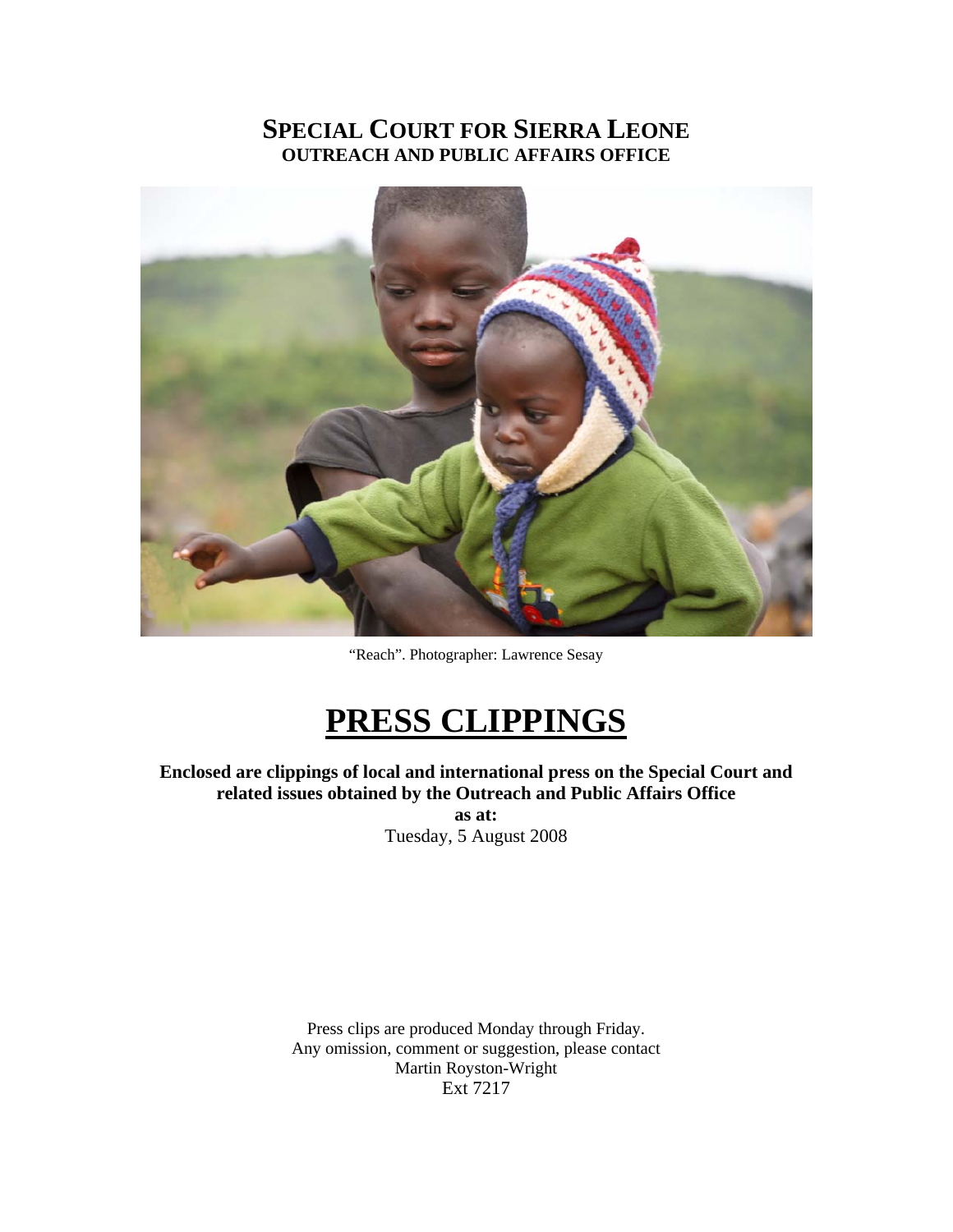| <b>Local News</b>                                                    |            |
|----------------------------------------------------------------------|------------|
| Closing Argument of the RUF Trial Commence / Awoko                   | Page 3     |
| <b>International News</b>                                            |            |
| Sierra Leone: Justice Sector Survey Published / Patriotic Vanguard   | Pages 4-5  |
| UNMIL Public Information Office Complete Media Summaries / UNMIL     | Pages 6-8  |
| Indicting al-Bashir Will be VictoryAgainst Impunity / Business Daily | Pages 9-11 |
| Foreign Briefing / The Scotsman                                      | Page 12    |
| Rwanda to Reveal 'Genocide Role' / BBC                               | Page 13    |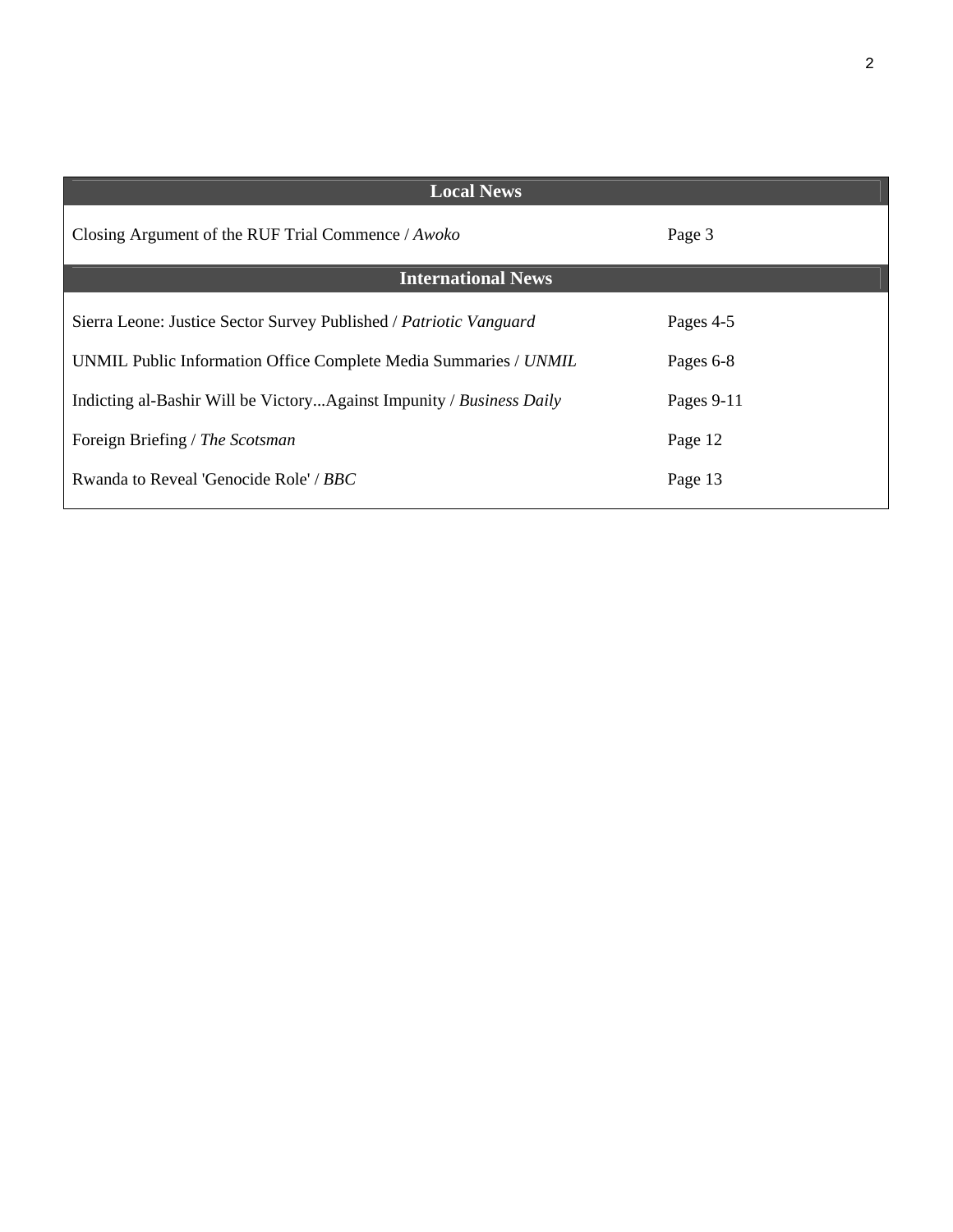# **Closing argument of the RUF trial commence**

**By Betty Milton** 

s the case of the three former leaders of the Revolutionary United Front draws to a close, both prosecution and defence teams yesterday started their closing arguments at the UN-backed Special Court.

In their arguments before the Trial Chamber, the prosecution submitted that the three accused Issa Sesay, Morris Kallon and Augustine Gbao were aware of the indictment and that was why they took part in the process, adding that they knew the indictment was valid and approved by the Trial Chamber.

Defence counsel for first accused Issa Sesay said there was a degree of discomforting fear because of the way the prosecution had approached the "degree of defects."

He said the accused was not aware of changes on the indictment and there was no authority hence did not know the case not had the time to prepare his defence.

On the use of insider witnesses used by the prosecution, the

defence counsel said the case was "twisted" against the accused because most of the witnesses used were colleagues who were in the fight together with him.

He said civilians were not ready to talk against Issa Sesay therefore

the prosecution decided "let's go to his colleagues and friends and build our case.'

Lawyer Jordash said the insider witnesses kept on changing their stories back and forth and when it came to document the story they

would be told differently.

The defence team for the second and third accused will submit their closing arguments tomorrow and will seek to prove the innocence of their clients.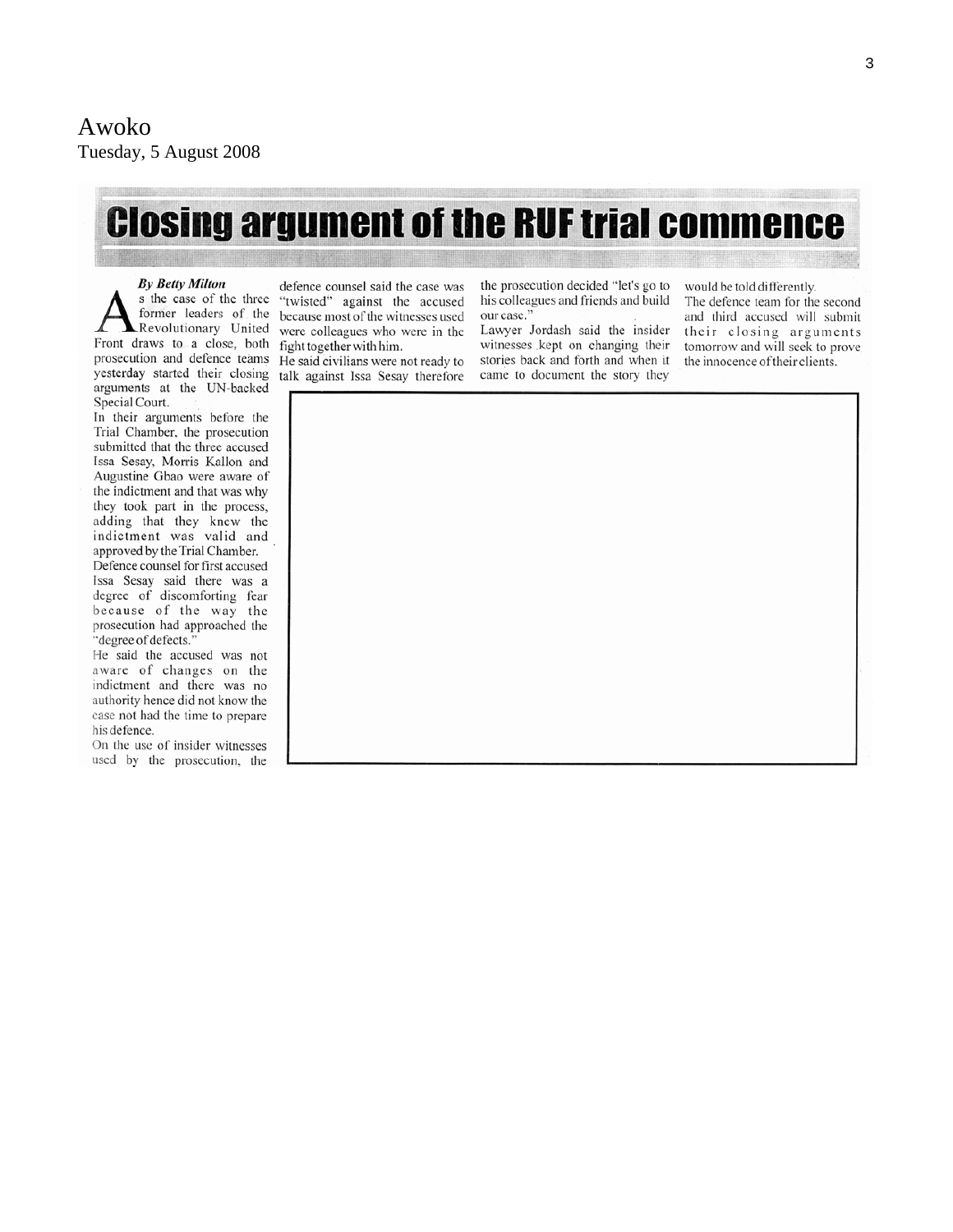# **Sierra Leone: Justice Sector Survey Published**

- Monday 4 August 2008.

The Justice Sector Coordination Office (JSCO) of the Ministry of Justice has produced the Justice Sector Survey 2008, which is a baseline publication about the justice sector in Sierra Leone.

This second edition of the Justice Sector Survey is intended to serve as information material of the justice sector with specific focus on key institutions in the criminal and civil justice systems, which are expected

to provide equitable and affordable justice for the people of Sierra Leone. The publication assembles as much significant data as possible and makes it available to everyone interested, from justice professionals to members of the general public.

The scope of information includes an overview of the following areas:

Identification of staffing levels, structures, functions and deployment in all relevant institutions Geographical location of institutions and its operations Basic disaggregated data relating to caseload, turnover, speed, type of cases, client groups, etc. List of civil society organisations that are active in the justice sector

One major section focuses on work that is taking place in Moyamba, which was selected as the pilot district for the Justice Sector Development Programme (JSDP), during its initial phase of two years (March 2005 to June 2007). This section has been included to demonstrate how the justice sector operates in the provinces. Other sections include, details of known NGOs working in the justice field, cross-institutional information on child justice, plus significant research on justice issues in Sierra Leone.

The survey is based on information that was collated from documents currently held in the JSCO Resource Unit and interviews with various individuals in the justice sector. The survey is currently being circulated to all of the JSCO partners and will also be made accessible to the public through the Resource Unit.

"It is our aim that the survey will be updated and published every two years in order to keep stakeholders current on the justice sector in Sierra Leone", stated the Justice Sector Coordination Office (JSCO) Coordinator, Ms. Sarah-Ann A. A. Lewis.

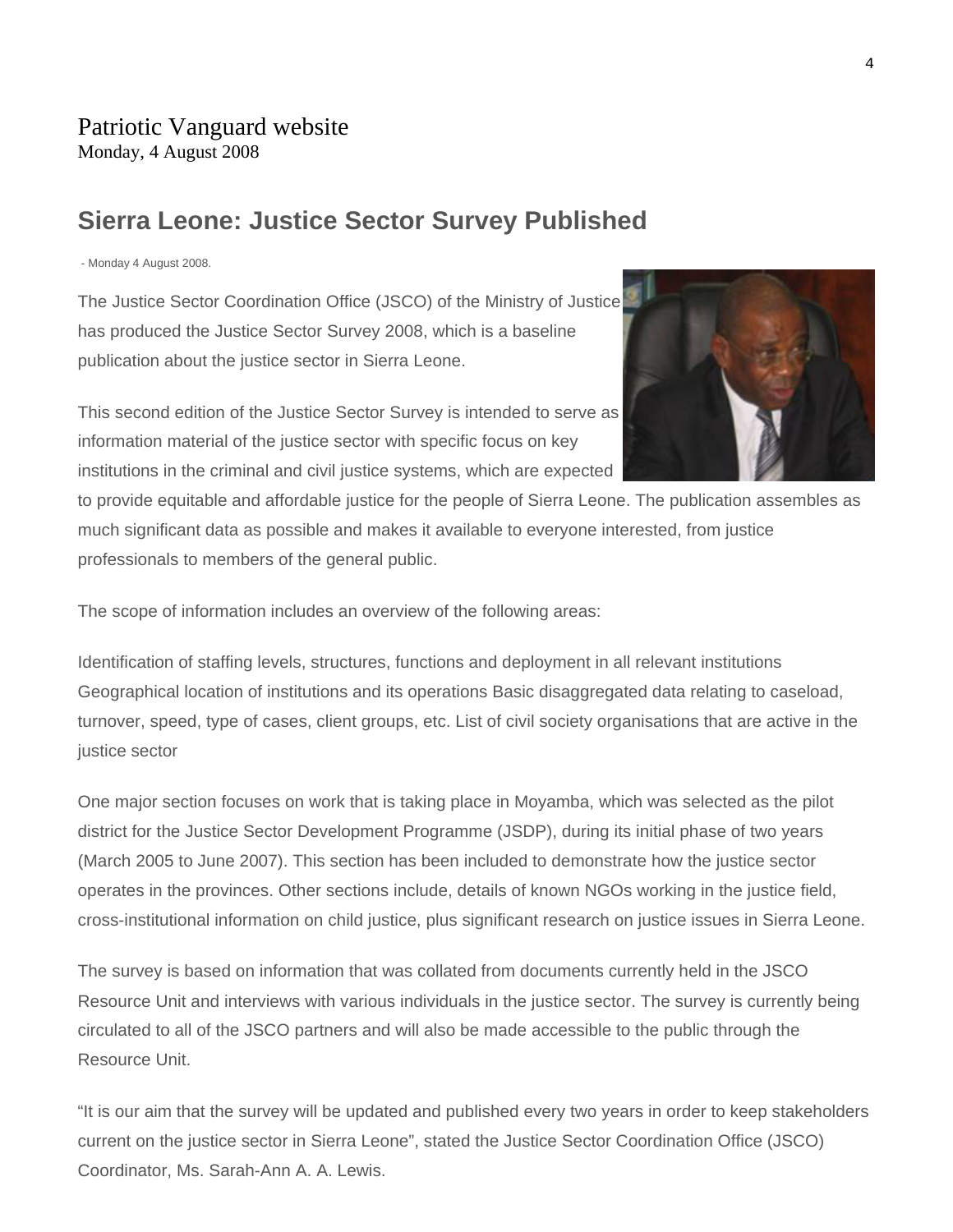The Justice Sector Coordination Office (JSCO) in the Ministry of Justice is responsible for driving forward the day-to-day operations of the Government of Sierra Leone Justice Sector Reform Strategy and Investment Plan (JSRSIP) 2008-2010.The JSRSIP vision is to develop an efficient, effective, impartial and accountable justice sector that meets the needs of all communities in Sierra Leone.

JSCO is located on the first floor of Guma Building, Lamina Sankoh Street, Freetown, Sierra Leone.

Photo: Attorney General and Minister of Justice Abdul Serry Kamal.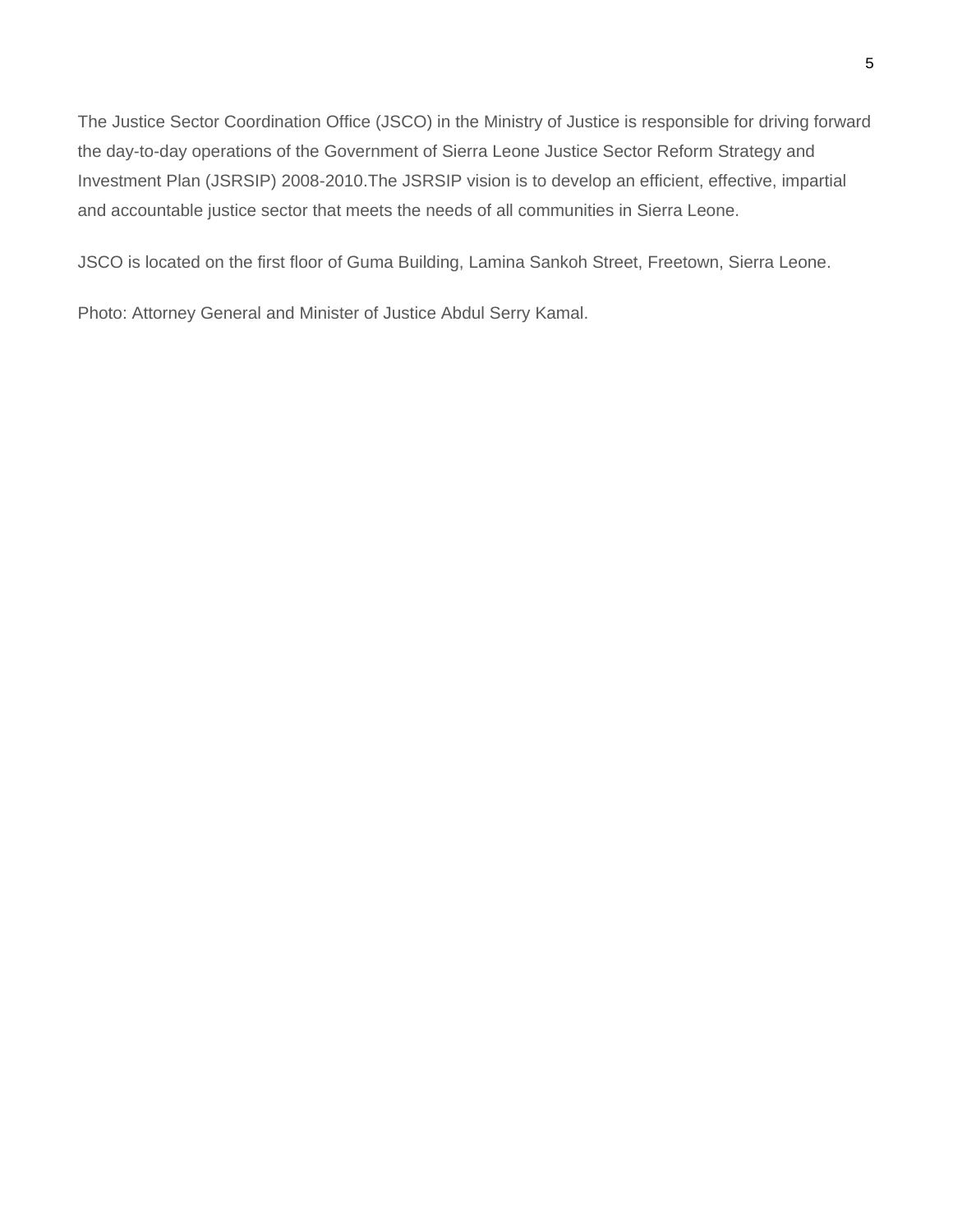

United Nations Mission in Liberia (UNMIL)

## **UNMIL Public Information Office Complete Media Summaries 4 August 2008**

*[The media summaries and press clips do not necessarily represent the views of UNMIL.]* 

## **Newspaper Summary**

#### **TRC Somersaults over President Sirleaf's Appearance**

(Daily Observer, The Monitor, Heritage, The Analyst, New Democrat, Public Agenda)

- The media reports that the Truth and Reconciliation Commission (TRC) of Liberia has somersaulted over the appearance of President Ellen Johnson Sirleaf before it tomorrow, Tuesday, August 5, 2008. The New Democrat reports that in a release the commission said it regrets the mistake and that the President will not appear on the stipulated date, although she will appear at another confirmed date.
- It can be recalled that the Commission in its July 31 press release said it will today commence Thematic and Institutional Hearings as part of its inquiry process which will be held under the theme: "Understanding the Conflict through Its Principal Events and Actors".
- The release named a number of prominent individuals including President Ellen Johnson Sirleaf who were to appear before the TRC this week. The Daily Observer, Monitor, Public Agenda and Analyst newspapers said the commission clarified at the weekend, that the information concerning the appearance of the President on tomorrow, Tuesday was purely an error.

#### **Former U.S. President Predicts Economic Growth for Liberia**

(Public Agenda, The News, Daily Observer, Liberian Express, The Inquirer, New Democrat)

• The Liberian Express reports that Former U.S. President, Bill Clinton has extolled the great potential of Liberia which he said is conducive for any significant investment. Speaking in Monrovia on Sunday when he announced a new initiative to combat malaria in the country, former President Clinton said there is an enormous amount of support for Liberians in the United States attributing it to the admiration Americans has for the leadership of President Ellen Johnson Sirleaf. He said he was optimistic that Liberia would experience economic growth in the not too distant future saying though the benefits may seem a bit slow right now he however predicted that Liberia will experience a boom.

#### **Constitutional Crisis Creeps In Senate - Resolution to Remove Pro-Temp Ready**

(Daily Observer, The Informer, The News, Public Agenda, The Monitor)

- The News newspaper reports that a constitutional crisis is gradually emerging with about 20 Senators having resolved to remove President Pro-tempore, Isaac Nyenabo. The Daily Observer said with a resolution signed by two-thirds of the members of the Liberian Senate, there could be a change of leadership in the Legislative upper chamber tomorrow, Tuesday, August 5, 2008, when senators meet to vote and act on that resolution in Plenary. In a resolution drafted July 29, 2008, the Senators declared an irreversible "Vote of No Confidence" in the leadership of Mr. Nyenabo for what they termed gross administrative ineptitude.
- The Public Agenda however reports that latest information reaching the paper suggests that row and division has consumed the rank and file of the Senators attempting to remove the Pro-Tempore. The Monitor for its part reports that citizens are demanding due process if Pro-Temp Nyenabo is to be removed.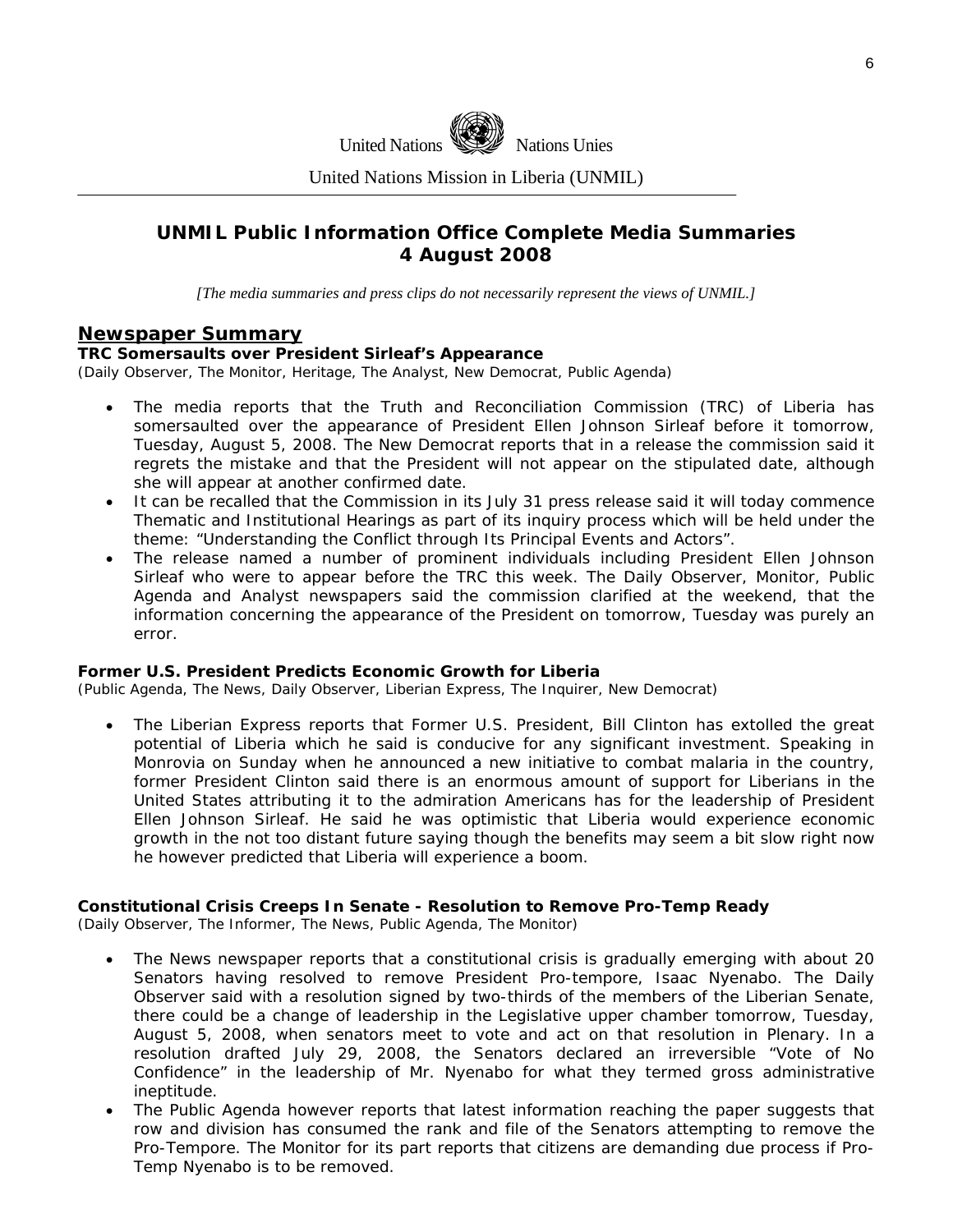#### **Major Cell Phone Company Agrees to Renegotiate Deal with Government**

(The Inquirer, The News, Daily Observer)

cancel agreement which was signed in 2004 and ratified by the National Transitional Legislative Assembly. • The management of Comium-Liberia has disclosed that it is willing to renegotiate its contract terms with the Government of Liberia but maintains that it will not want its previous deal entered during the administration of then Liberian President Charles Taylor canceled as has been recommended by the present government. The General Manager of the company, Monie Captan made the disclosure at the 2nd quarterly Business Dinner of the Liberian Business Association. The Daily Observer reports that the Executive has made fruitless attempts to

## **Ad-Hoc Price Commission Presents Report**

(Daily Observer, New Democrat)

his team for the report and promised to read the report thoroughly and digest its recommendations. • The Ad-hoc Price Commission, through its Chairman, Dr. Togba-Nah Tipoteh, has presented its final findings to President Ellen Johnson Sirleaf, recommending the establishment of a policy framework through which Liberians would be able to produce and supply what they cannot produce. Presenting the final report of his Commission's findings to President Sirleaf at her Foreign Ministry offices on Friday August 1, 2008, Dr. Tipoteh said "We need to have a policy framework that is looking beyond". The President in response thanked Dr. Tipoteh and

# **Radio Summary**

# **Star Radio** *(News culled today from website at 9:00 am)*

# **Ex-U.S. President sees Potential for investment in Liberia**

*(Also reported on Truth F.M. and ELBC)* 

## **ECOWAS Parliamentarians Meet in Monrovia Today**

- A four-day ECOWAS Parliamentary meeting opens today in Monrovia.
- The meeting will bring together members of the ECOWAS Parliamentary Committee on Human Rights and Child Protection.
- Karmoh said the meeting will focus on the reintegration of child soldiers which was necessary • A member of the Liberian delegation to the ECOWAS Parliament, Representative Jefferson in order to create a safe and sound future for them.
- He said the ECOWAS Parliamentary delegation would also hold discussions with key local and international organizations involve with children's welfare.

*(Also reported on Truth F.M. and ELBC)* 

## **Public To Debate Freedom of Information Act Today**

- A major bill to further strengthen democracy in post-conflict Liberia will undergo public scrutiny today at the House of Representatives.
- The Information Committee of the House is hosting the public hearing on the draft Freedom of Information Act which was among three draft Acts submitted to the National Legislature by the Press Union of Liberia and its partners.
- It is intended to make public information accessible for the benefit of the people of Liberia as regards good governance and the rule of law.
- The House Information Committee had already conducted public hearing on two draft Acts submitted along with the Freedom of Information Act.
- They are the Act to establish a media regulatory body and an Act to transform the Liberia Broadcasting System to a Public Service Broadcast.

### **President Sirleaf Commissions WAEC-Liberia New Office**

• Speaking at the dedication ceremony of the national office of the West African Examination Council in Congo Town, President Ellen Johnson Sirleaf called on all Liberians to join the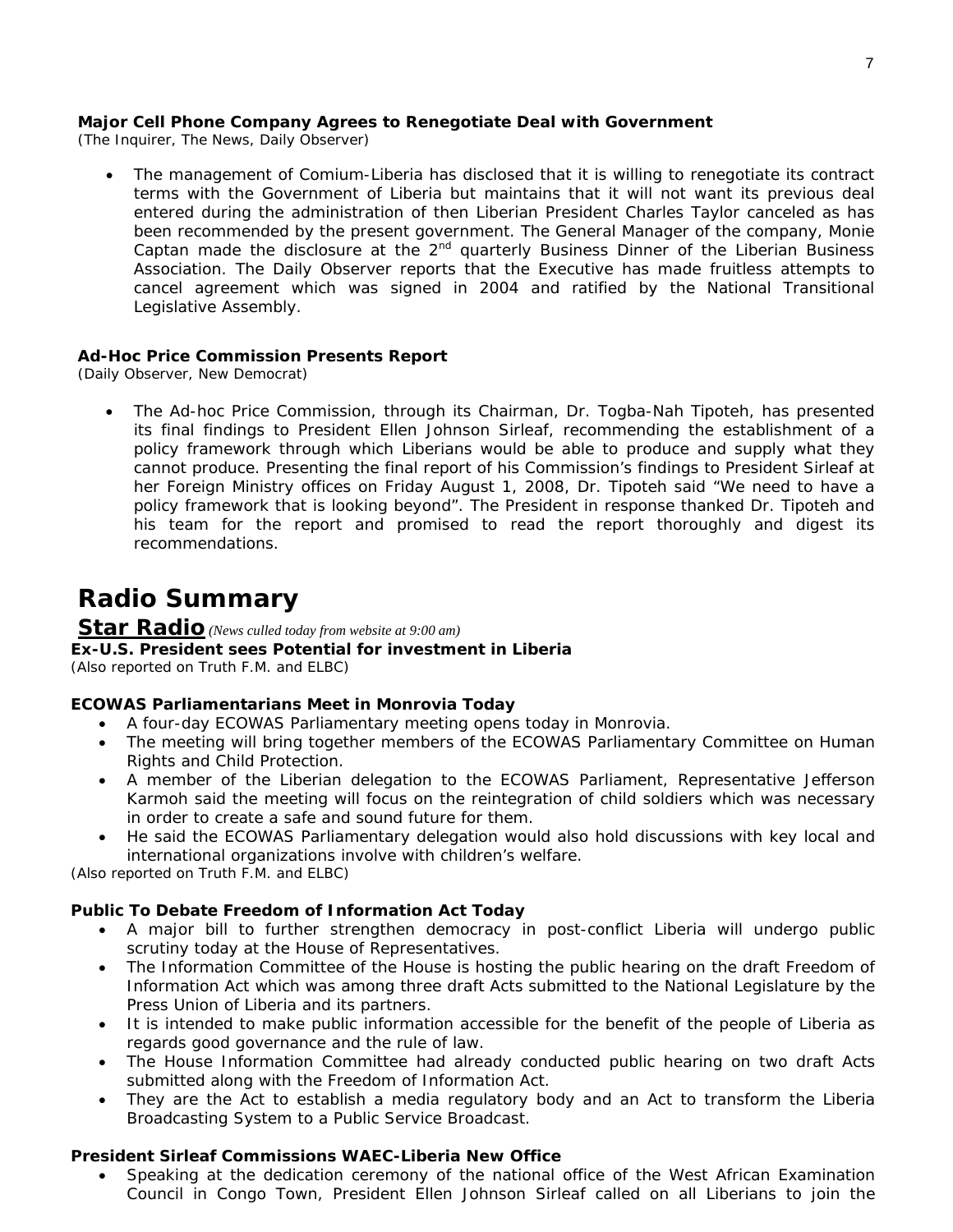reconstruction process of the country.

- President Sirleaf said the reconstruction of infrastructures would make the country to be on par with other developed countries.
- For his part, the head of WAEC, Thomas Gaie said the construction of the office was a result of numerous constrains facing the smooth operations of the council saying the new office would now accommodate all activities of the national office.

\*\*\*\*\*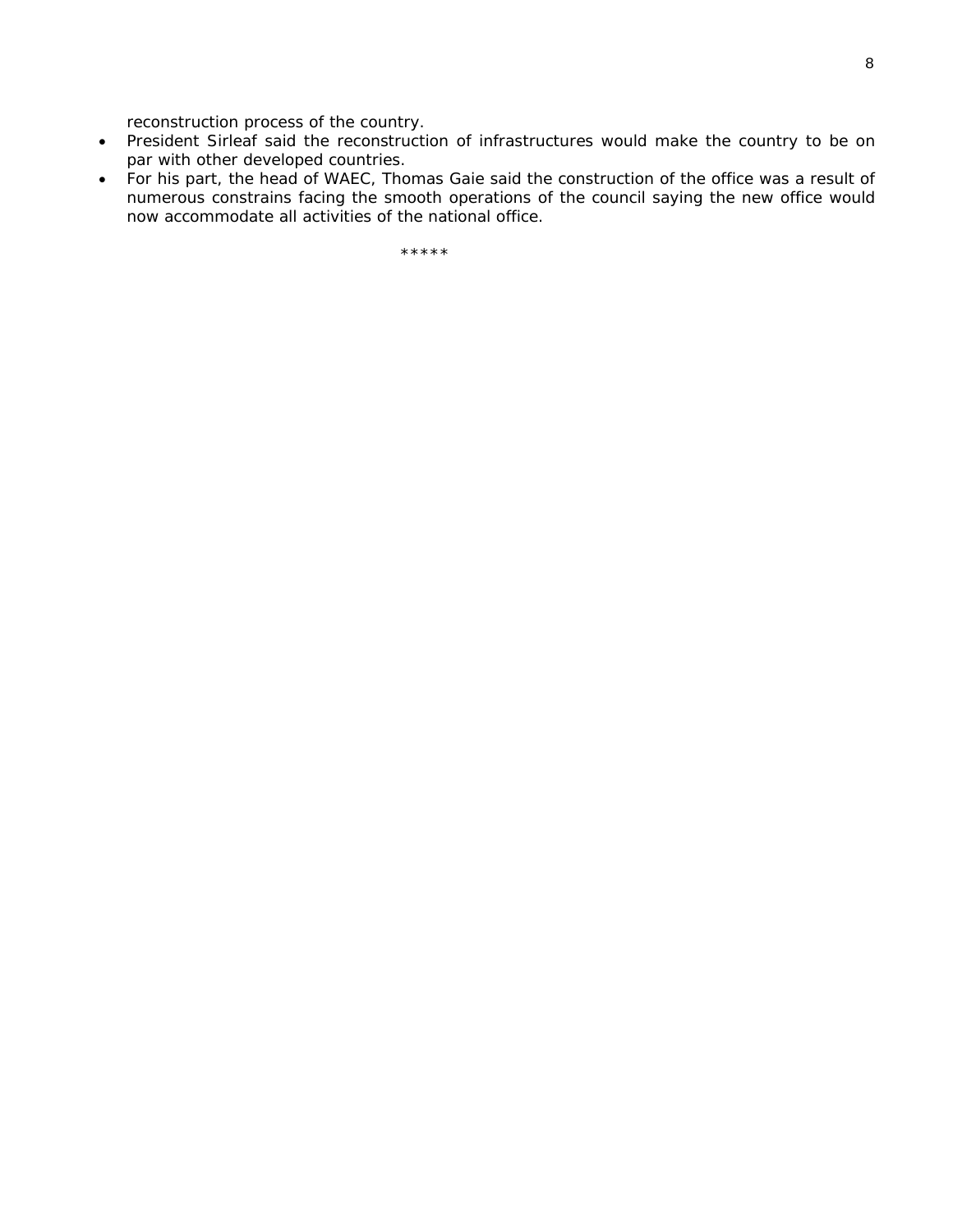# **Indicting al-Bashir will be victory for the campaign against impunity**

Written by J Peter Pham

**Sudan's President Omar Hassan al-Bashir August 4, 2008:** The prosecutor of the International Criminal Court (ICC), Luis Moreno-Ocampo, has presented evidence to a panel of judges asking for the issuance of an arrest warrant against Sudanese President Hassan al-Bashir on charges of genocide, crimes against humanity, and war crimes for his role in the conflict in Darfur.

While it is highly unlikely that a legal indictment from a tribunal sitting at The Hague will have much immediate effect on what the United Nations has termed "the worst humanitarian crisis in the world" — if anything, as some critics of the move have already argued, it might worsen the situation, at least in the short-term — the proceedings initiated signal the beginning of the end, not only for Bashir and his Arab-dominated Islamist regime, but for the geopolitical monstrosity that has been Sudan.



According to the summary of the case presented by the prosecutor to the three judges who serve as the ICC's first Pre-Trial Chamber, Bashir "bears criminal responsibility" for the consequences of his March 2003 decision to target a substantial part of the Fur, Masalit, and Zaghawa groups on account of their ethnicity after negotiations and armed action failed to end a rebellion in Darfur by insurgents who belonged mostly to the three peoples.

According to Moreno-Ocampo, "his motives were largely political. His pretext was a 'counterinsurgency.' His intent was genocide." Consequently, the legal filing argues for the Sudanese dictator's personal responsibility under international law.

It will now be up to the judges to review the evidence submitted and determine whether or not to issue an arrest warrant as requested by the prosecution. If and when one is issued, it is not likely to have much immediate effect. In fact, two other Sudanese officials, Minister of State for Humanitarian Affairs Ahmad Harun and Janjaweed militia leader Ali Kushayb, were indicted by the ICC last year.

Not only are both still free, but, as the prosecutor's own brief complained, after the tribunal's decision "Bashir travelled to Darfur with Harun and publicly announced that he would never hand Harun over to the ICC; to the contrary, Harun would continue working in Darfur to implement his orders."

The jurisdiction of the ICC over the situation in Darfur derives from UN Security Council Resolution 1593 (passed 11-0, with four abstentions in March 2005), which invokes Chapter VII of the world body's Charter to declare that "the situation in Sudan continues to constitute a threat to international peace and security" and to refer events in Darfur from July 1, 2002, to the tribunal.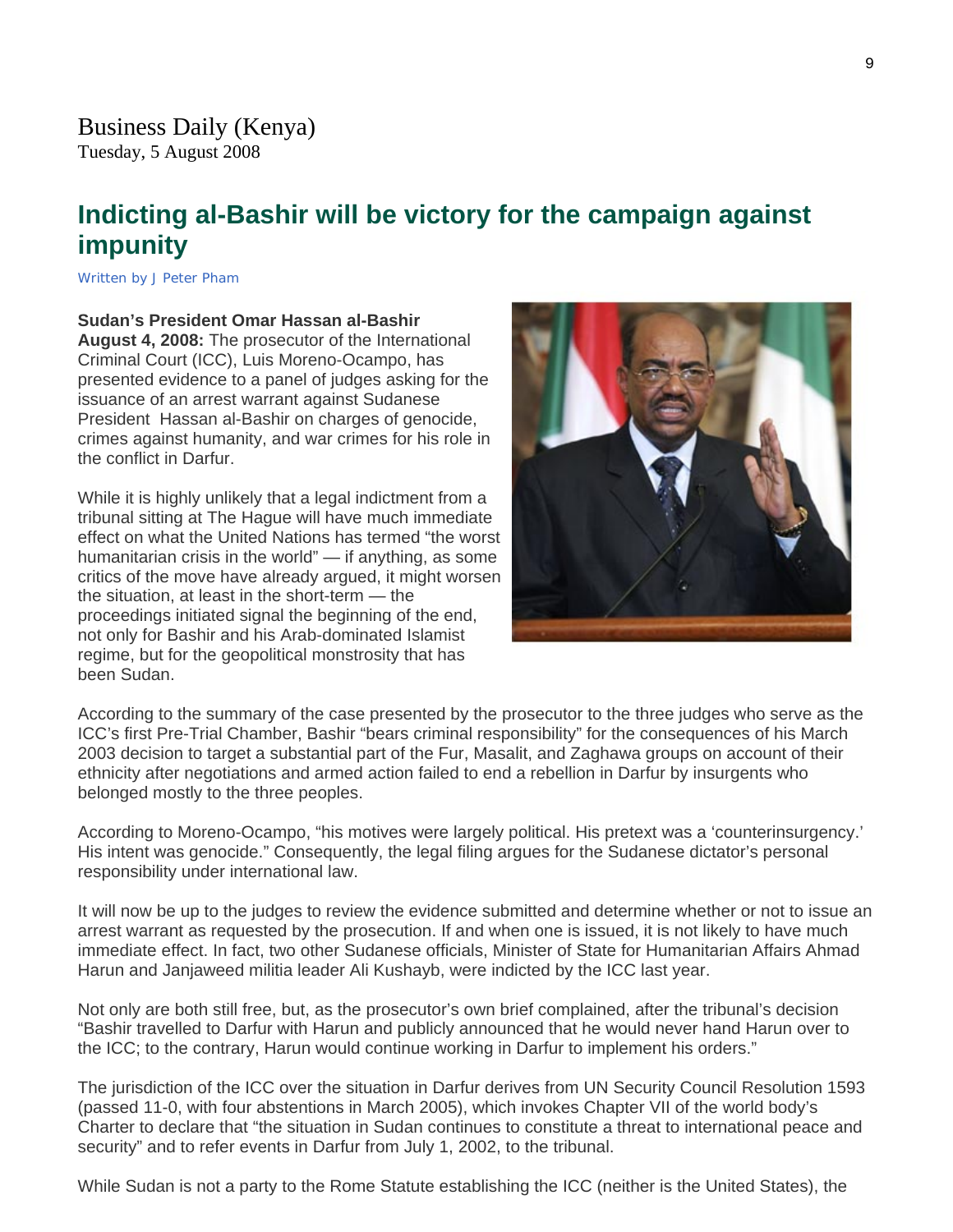Chapter VII referral made any resulting issues a global concern of the UN Security Council.

However, it would be unrealistic to expect the Security Council to act vigorously in support of the proceedings which it itself set in motion. And even before Moreno-Ocampo presented his evidence, UN Secretary-General Ban Ki-moon was distancing the world body from the court it had asked to investigate the Darfur crisis, telling the Sudanese ruler that "the UN Secretary-General does not have any influence on the ICC Prosecutor."

Despite the unlikelihood of immediate execution of any arrest warrant forthcoming from the ICC, an indictment will not be without its consequences. An indictment of Bashir will make it much more difficult for any country or international organisation to help negotiate a political settlement with the Sudanese government.

Some forms of pressure may force the Sudanese government to negotiate a political settlement, some will only make their leaders more intransigent: an indictment is clearly in the latter category.

The regime will now avoid any compromise or anything that would weaken their already weakened position because if they are forced from office they face trials before the ICC. Free and fair elections are now much less likely, if they ever happen.

The perspective of Dr Natsios is one which I have considerable sympathy with. In a 2005 article in The Long Term View, the public policy journal of the Massachusetts School of Law at Andover, reflecting on the case of Liberia's Charles Taylor, another African head of state who was indicted by an international tribunal, I argued: "[L]eaving a "thug" like the Liberian leader no options to withdraw only encouraged him to fight it out to the bitter end, taking hundreds, if not thousands, of innocents with him, and worsening the conditions of life for those who survived, before finally retiring ...

There are no easy answers.

However, in many transitional situations, it is of paramount importance that the thugs who have mismanaged states and terrorised peoples be removed from the political scenes of their respective countries.

Only then can stable environments be built. The retirement of the former rulers might well be the price, however controversial, that will need to be paid to avoid the dangerous situation of isolated and desperate thugs who see no way out other than to fight to the end, dividing and destroying their countries in the process ...

Dogmatic absolutism may serve the theologian whose calling is to distinguish between good and evil in the realm of the spirit, but it is of little use to the statesman who must, in the real world, balance conflicting aspirations and competing interests and seek an outcome that optimises the greatest good for the largest number of people, especially those who suffer under the rule of the world's "thugs."

However, the case of Sudan is different precisely because the very existence of the unitary state has been at the root of conflict and injustice there. Undoubtedly, the proceedings initiated against Bashir will immensely complicate the lives of diplomats seeking to keep myriad ramshackle accords and processes on life support.

Moreover, hardliners within his National Congress Party (NCP) will resist further cooperation, not only with undermanned hybrid African Union/United Nations force in Darfur (UNAMID) which lost seven peacekeepers to an ambush just last week, but also slow down their already-lagging implementation of the 2005 Comprehensive Peace Agreement (CPA).

A resumption of the North-South conflict, possibly beginning in Abyei, and political attacks on Southern leaders participating in the ostensible "national unity" effort underscore the fragility of the situation in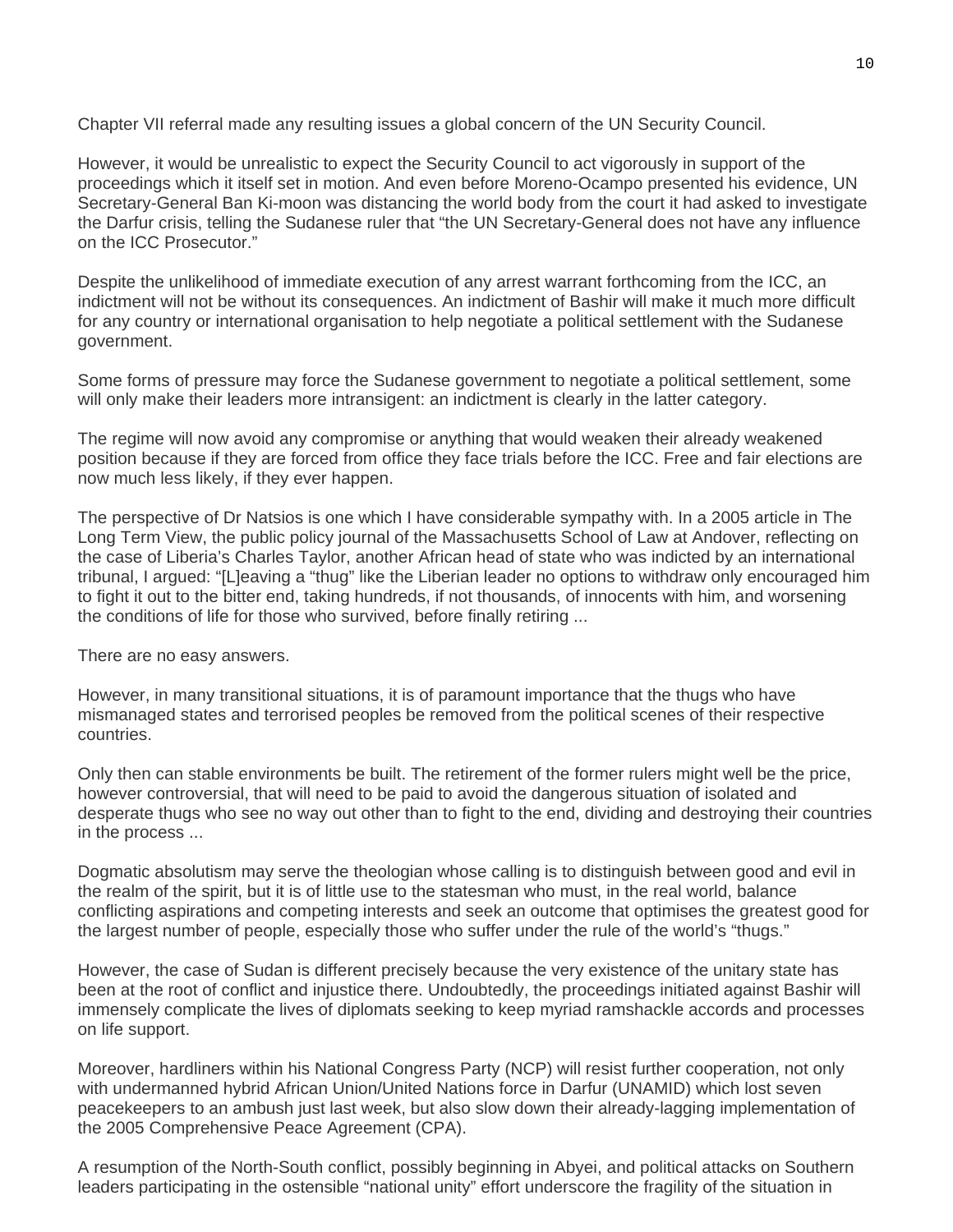Sudan, even before the developments at the ICC. An indictment of Bashir will weaken his regime even further as it increases the diplomatic costs for other governments should they choose to deal with him.

As my friend Professor David Crane, the prosecutor of the Special Court for Sierra Leone who won the indictment of Taylor, told the Voice of America, the fact that charges were even presented signalled "the beginning of the beginning of the end of President Bashir as far as his place as a leader in Africa."

In a broader perspective, indicting the Sudanese tyrant is not only a victory for the campaign against impunity in the case of one man, it may well also open the way to ending a whole series of conflicts and present a historic opportunity for both Africans and their American friends.

**Dr Pham is Director of the Nelson Institute for International and Public Affairs at James Madison University in Harrisonburg, Virginia.**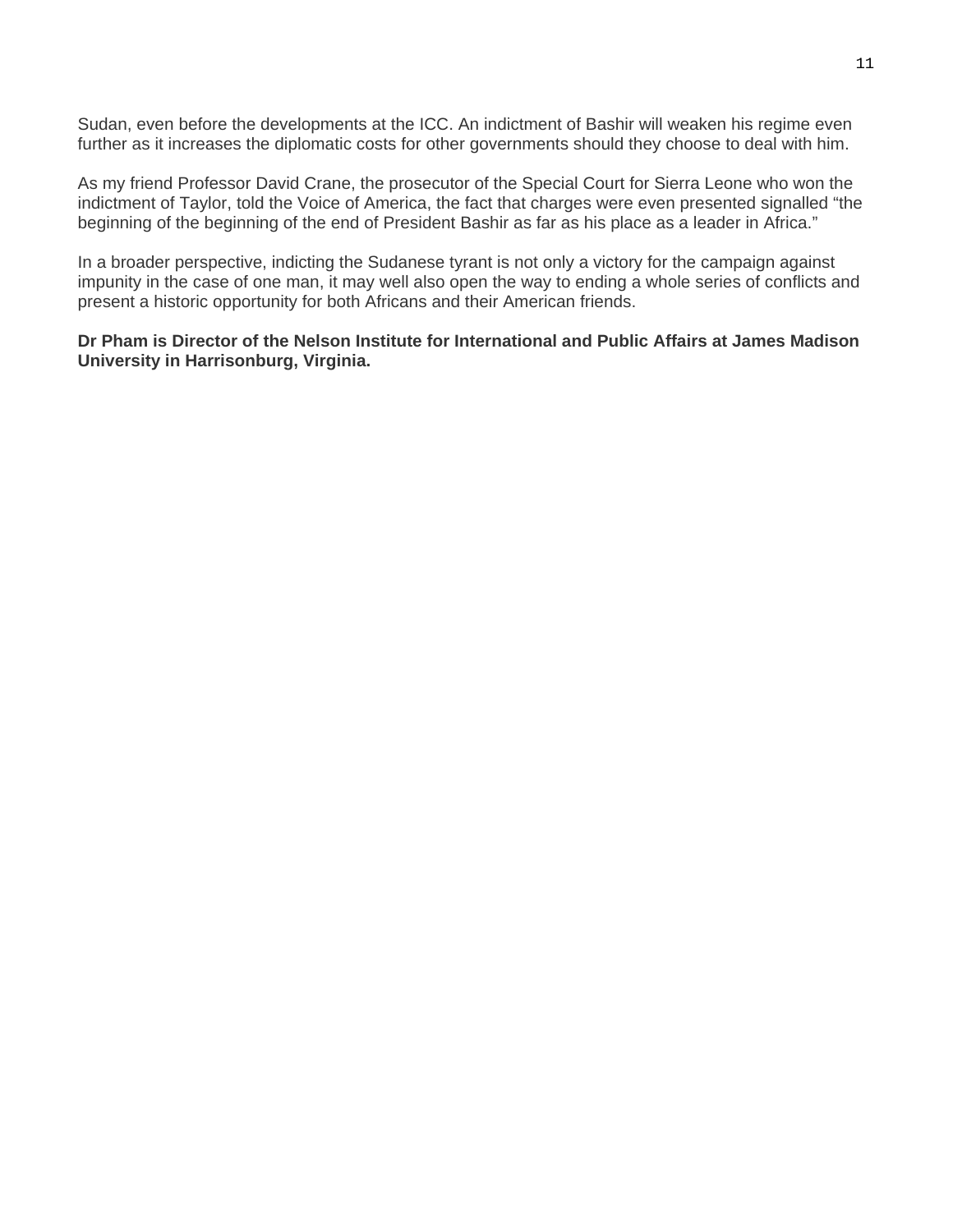# The Scotsman (UK) Tuesday, 5 August 2008

## **Foreign Briefing**

By Chris Stephen

## IN NEW YORK

PEACE or justice? This debate has raged ever since the United Nations set up the world's first modern war crimes courts in the Nineties.

With the proposed genocide indictment of Sudan's president, Omar al-Bashir, by the International Criminal Court (ICC), the argument has burst into the open.

War crimes courts have racked up an impressive record for convicting some of the world's worst monsters, with Bosnian Serb Radovan Karadzic the latest "big fish" to drop into the judicial net.

But critics say justice can get in the way of peace. What incentive for Bashir to stop the fighting in Darfur, with a genocide charge hanging over his head?

Similarly, in Uganda, the guerrilla Lords Resistance Army, blamed for kidnapping hundreds of schoolgirls for sex slaves, has agreed to sign a peace deal – but only if the ICC lifts war crimes indictments.

China now wants the UN Security Council to use special powers to give Bashir immunity. China's government buys most of Sudan's oil and gives it military hardware, but insists this argument is about what is best for humanity – that war crimes charges should be dropped, if that is the price for peace.

Critics of war crimes courts say South Africa pioneered a better approach with its Truth and Reconciliation Commissions that give immunity to war criminals, but only for the crimes they confess to, and when coupled with a promise not to go back to war.

Rights groups say such commissions work fine for wars that have already passed, but have no value in deterring future carnage.

For that, you need an international judicial mechanism that gives warlords the expectation that if they commit atrocities, they can be held accountable.

But there must be no exceptions – if Bashir is given a UN "Get out of jail free" card, future warlords will expect similar treatment.

The key to who wins this argument is likely to be world public opinion. If the trial of Karadzic, and that of former Liberian president Charles Taylor, also in the Hague, produce solid convictions, the public will swing behind the process – dragging their governments with them.